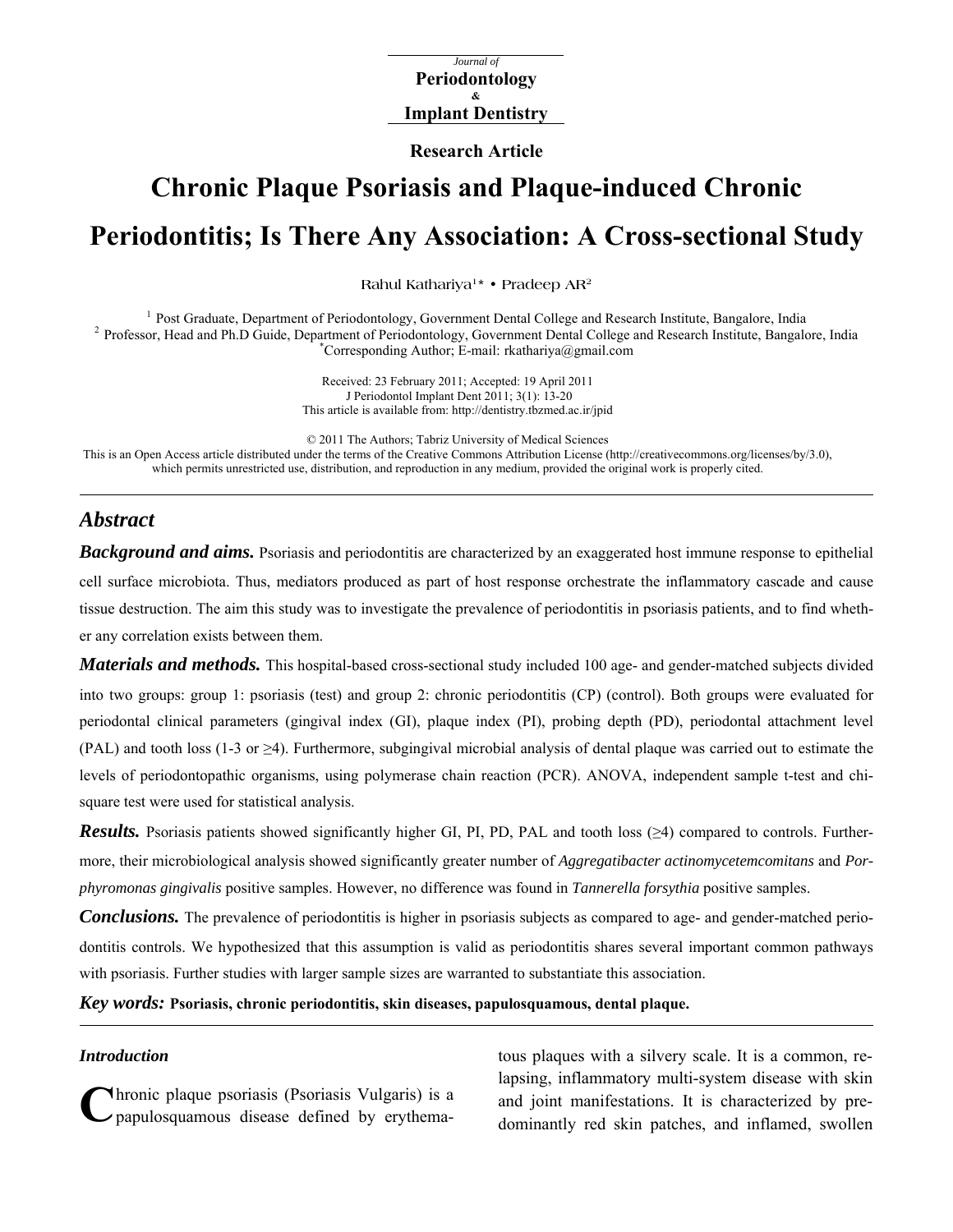skin lesions covered with silver-white scales affecting  $>2\%$  of the general population.<sup>1,2</sup> It can affect individuals of any race. However, epidemiologic studies have shown a higher prevalence in western European and Scandinavian populations. It is slightly more common in men<sup>3</sup> and has two peaks of incidence, the first in young adults (aged 16-22) and the second in older (aged 57-60) individuals.<sup>4</sup> Genetic and environmental factors influence this disease strongly and streptococcal infections may also precipitate psoriasis.<sup>5</sup> Other disease-modifying factors may be trauma, drugs, sunlight and metabolic and psychogenic factors, as well as alcohol and smoking.<sup>6,7</sup> Psoriasis is reported to be associated with cardiovascular disease, $8$ metabolic syndrome, inflammatory bowel diseases, rheumatoid arthritis, sero-negative spondyloarthropathies, malignancy, streptococcal tonsillitis, smoking, alcohol abuse, psychiatric disorders and stress.<sup>9</sup> To date many possible hypotheses regarding its etiology have been proposed, but the exact nature of its etiopathogenesis is yet unknown. However, hightened immune response seems to be most likely.

Chronic destructive periodontal disease is a family of bacterial infections characterized by immunologically motivated destruction of periodontal supporting tissues.<sup>10</sup> The disease affects  $>50\%$  of adults in the  $USA<sup>11</sup>$  It has a multi-factorial origin, and its course might be transient, undergoing cycles of exacerbations and spontaneous remissions.<sup>12</sup> The bacterial flora at the diseased sites is complex, totalling 500–700 different microbial species in the sub-gingival dental biofilm.<sup>13</sup> The main pathogens are thought to be a group of Gram-negative, anaerobic microorganisms. However, Gram-positive bacteria, including betahaemolytic *Streptococci* (also implicated in the aetiology of psoriasis), constitute a significant proportion of this biofilm.<sup>13</sup> Its activity is influenced by bacterial attack and host responses.<sup>10</sup> The host responds to periodontal infections with an array of events involving both innate and adaptive immunity. In response to endotoxins derived from periodontal pathogens, mediators target the destruction of alveolar bone and supporting connective tissues. $^{10}$  The periodontal infection, in its early stages, may permit injurious agents derived from bacteria, or bacteria themselves to gain access to the connective tissue.<sup>14,15</sup> It also appears that systemic manifestations arise due to many oral bacteria and are significantly increased in periodontitis.<sup>16</sup> This potentially results from transient access of oral bacteria to the circulation.<sup>14</sup> Periodontal diseases have been described as being coexistent with coronary heart disease, cerebrovascular diseases, respiratory diseases, diabetes, osteoporosis, rheumatoid arthritis, $17$ premature birth and low birth weight, hyperkeratosis palmoplantaris of the Papillon–Lefèvre syndrome, $^{18}$ and chronic kidney diseases.<sup>19</sup>

Both psoriasis and periodontal diseases are characterized by an exaggerated immune response to the epithelial cell surface microbiota. The immune system further induces T cells to produce cytokines and these cytokines stimulate proliferation of keratinocytes and production of antigenic adhesion molecules in the dermal blood vessels. These adhesion molecules further stimulate T cells to produce cytokines, thus perpetuating the response.<sup>20</sup> Dendritic cells (DCs) have been implicated as important mechanism in driving the heightened immune responses,<sup>21,22</sup> and have been found crucial in the initiation and regulation of both innate and adaptive immunity. Moreover, they are thought to bridge between the two immune systems by migrating from the epithelial barriers to regional lymph nodes. We determined various common mechanisms possibly heightening immune responses as implicated in the etiopathogenesis of both psoriasis and periodontitis. Hence we hypothesized there might be a possible association in the pathogenesis of these disease entities. The aim of the study was to find out the prevalence of periodontitis in psoriasis patients and to hypothesize various possible mechanisms relating these diseases for further investigations. Very few published studies have shown an association between psoriasis and chronic periodontitis. To the best of our knowledge, this is the first study to report the prevalence of periodontitis in psoriasis patients as estimated by the clinical and microbiological outcomes using PCR technology.

# *Material and Methods*

The study population consisted of 2 groups: group 1: psoriasis; group 2: chronic periodontitis (CP). The subjects in group 1 were selected from the Outpatient section, Department of Dermatology & Venereology,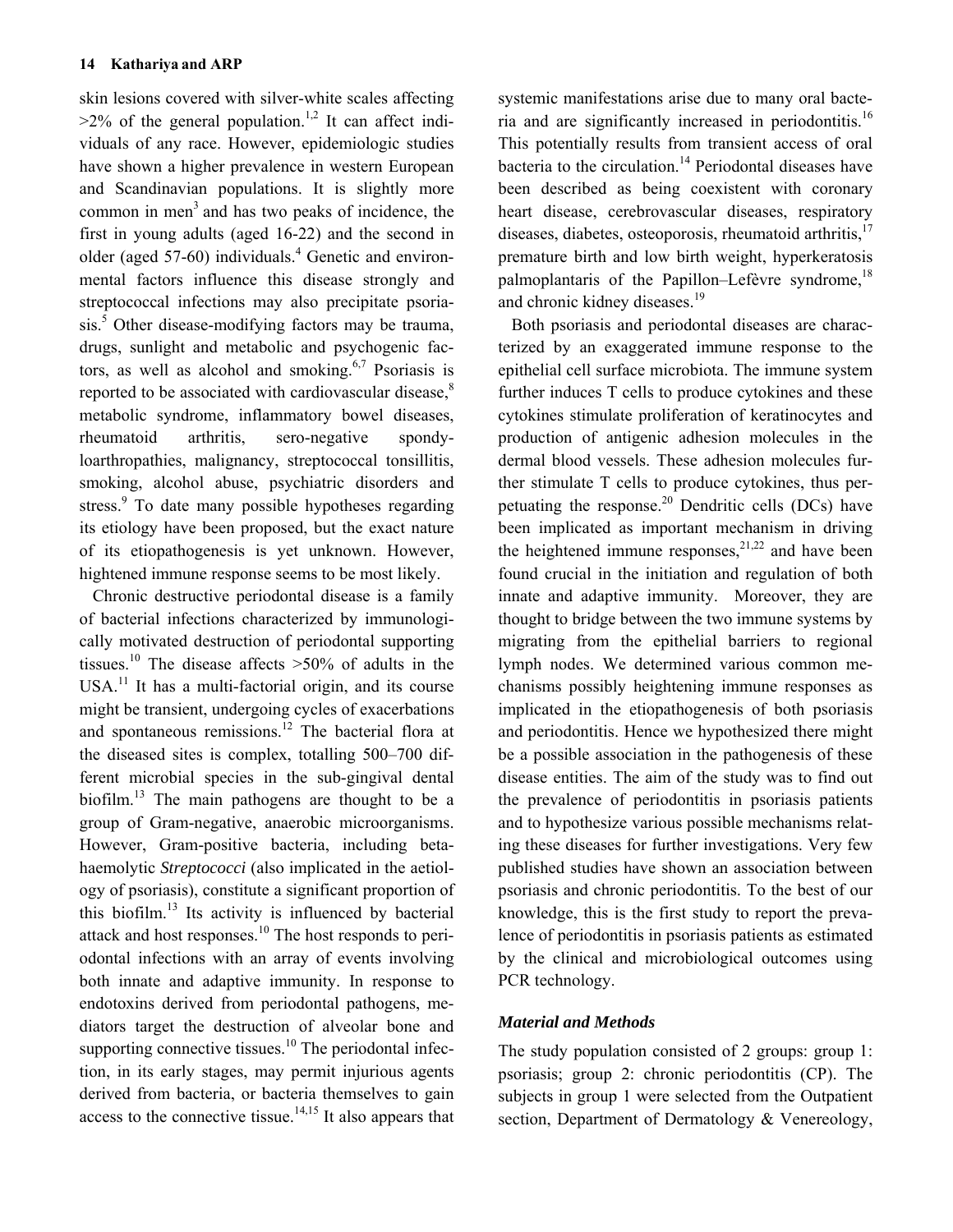Victoria Hospital, Bangalore, and those of group 2 were recruited from the Outpatient section, Department of Periodontology, Government Dental College and Research Institute, Bangalore, India. Written informed consent was obtained from those who agreed to participate voluntarily. Ethical clearances were obtained from the institution's ethical committee and review boards. The study was conducted from March 2010 to November 2010.

In the periodontitis group, subjects with any autoimmune diseases or any other systemic diseases which can alter the course of periodontal disease, a history of smoking or use of tobacco in any forms, medication like antibiotics or a history of periodontal therapy in the preceding 6 months, pregnant/lactating women and subjects unwilling to participate in the study, were excluded. In the psoriasis group, subjects with any autoimmune disease, immunocompromised patients, smoking habits or any other diseases, which have an influence on periodontal status and patients with periodontal treatment in the preceding 6 months or medications which influence its status, were excluded.

#### *Study population*

Patients completed a health history questionnaire to ensure that they were medically qualified for participation in the study. After the patients were screened and determined to be eligible for participation, a total of 100 subjects with an age range of 25-55 years were recruited based on convenient sampling method. Group 1 consisted of 50 patients (34 males and 16 females) and group 2 consisted of 50 CP patients (35 males and 15 females) with probing depths (PD) of  $\geq$ 5 mm and periodontal attachment level (PAL) of  $\geq$ 3 mm in at least 30% sites with radiographic assessment of bone loss. The inclusion and various dropouts have been presented in Table 1. As psoriasis has a low incidence in India, $^{23}$  a sample size of n=50 was considered statistically significant based on its power.

#### *Data collection*

Each subject underwent a full-mouth periodontal probing and charting (UCLA University of California Los Angelis, USA); the gingival index  $(GI)$ ,  $^{24}$  plaque index  $(PI)$ ,<sup>24</sup> pocket depth  $(PD)$ , periodontal attachment level (PAL), tooth loss and microbial plaque analysis were evaluated. The PD and PAL were measured considering a fixed reference point on the occlusal surface of the teeth and cementoenamel junction.

A previously calibrated examiner (RK) performed all the clinical assessments using University of North Carolina (UNC)-15 periodontal probes UNC-15 (Hu-Friedy, Inc. Chicago, Illinois (IL), USA) to ensure adequate intra-examiner reproducibility. The examiner was considered calibrated once statistically significant correlation and statistically non-significant difference between duplicate measurements were obtained ( $r = 0.89$  for PD and  $r = 0.91$  for PAL). The PD and PAL values were rounded to their nearest millimeter.

### *Plaque sample collection*

Supragingival plaque was removed with a sterile curette (Hu-Friedy, Inc. Chicago, Illinois, USA) and subgingival plaque was then collected in a single pass with a second sterile curette, starting at the most apical extent of the deepest periodontal pocket. Collected samples were placed in airtight plastic vials with 500 µL of Tris EDTA (TE) buffer and were immediately transferred to the laboratory for microbiological analysis using PCR technology.

### *DNA extraction and polymerase chain reaction*

The samples were stored at -20ºC to be processed immediately. The samples were thawed to room temperature and centrifuged (10,000 rpm, for 3-4 minutes); the supernatant was discarded and this process was repeated 3 times. To this end, nearly 500 µL of Lysis buffer 1 was added and centrifuged (in the same manner as mentioned above). Then, 50 µL of Lysil buffer 2 and 5 µL of proteinase K were added. This mixture was kept in a water bath at 75ºC for 2 hours.

**Table 1. Outline of inclusion and exclusion of patients in the study, values shown represent number of patients** 

| <b>Recruitments and</b><br>dropouts | Screened for<br>eligibility |     | Eligible patients |    | Ineligible<br>(based on inclusion $&$<br>exclusion) |     | No. of pts<br>unwilling/violated<br>inclusion |  | No. of pts dropped<br>intentionally |  | Total no.<br>studied |    |
|-------------------------------------|-----------------------------|-----|-------------------|----|-----------------------------------------------------|-----|-----------------------------------------------|--|-------------------------------------|--|----------------------|----|
| Groups                              |                             |     |                   |    |                                                     |     |                                               |  |                                     |  |                      |    |
| <b>No. of Patients</b>              | 218                         | 275 | 62                | 56 | 56                                                  | 219 |                                               |  |                                     |  | 50                   | 50 |

No: Number; pts: patients.

\* Five patients were intentionally excluded from control group to match the number in test group.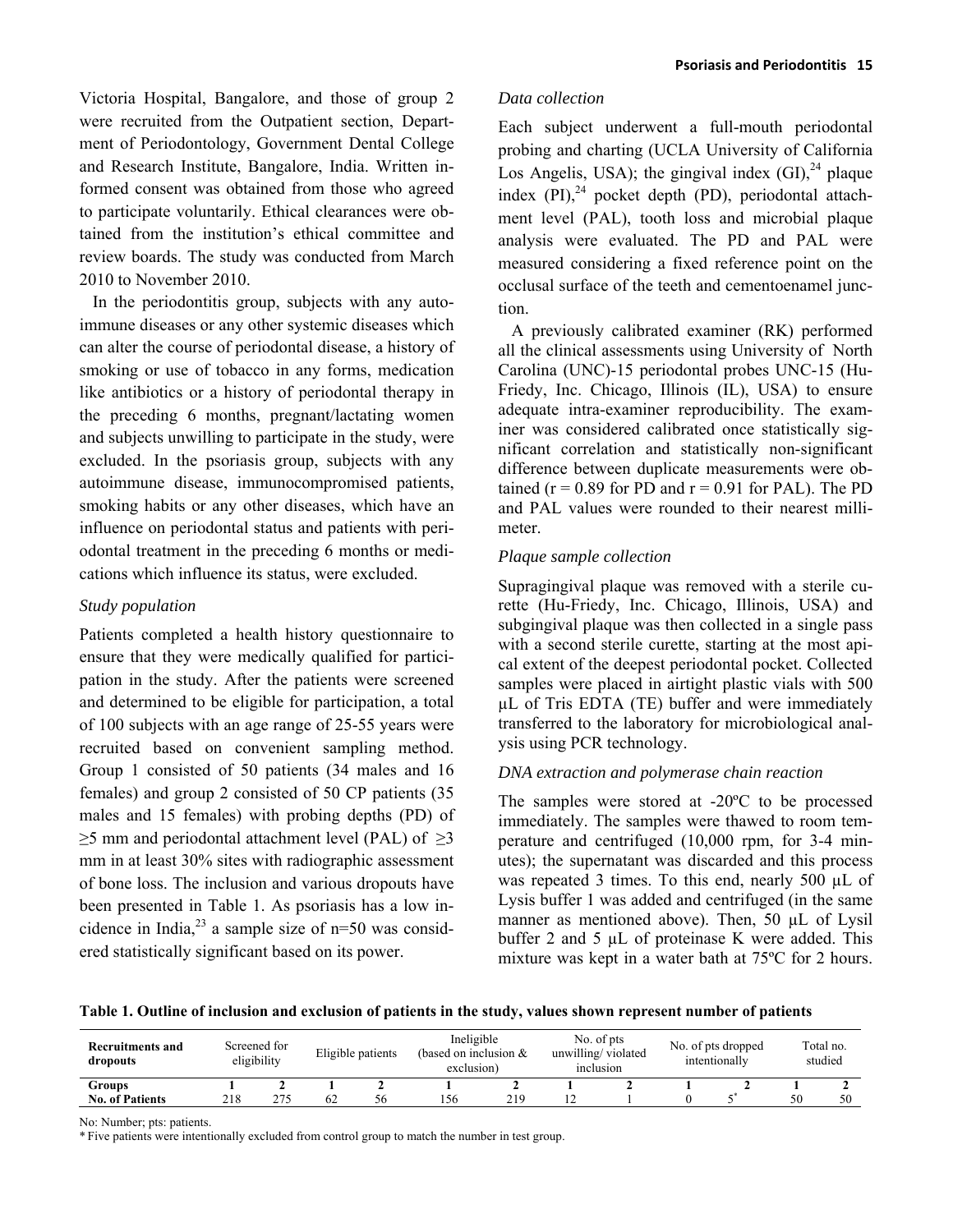It was then kept in a boiling water bath for 10 minutes and then stored at -20ºC for analysis.

Primers (16S rRNA genes, short DNA fragments) [(*Aa*F), 5'-ATT GGG GTT TAG CCC TGG TG-3', (*Tf*F), 5'-TAC AGG GGA ATA AAA TGA GAT ACG-3', (*Pg*F), 5'-TGT AGA TGA CTG ATG GTG AAA ACC-3', Conserved reverse primer (C11R), 5'- ACG TCA TCC CCA CCT TCC TC-3' were used for detection] containing sequences complementary to the target region along with a DNA polymerase are key components to enable selective and repeated amplification. The three major steps in PCR were repeated for 30 or 40 cycles. This was carried out on an automated cycler. Denaturation at 94°C, annealing at 54°C and extension at 72°C were performed. As PCR progressed, the DNA generated was itself used as a template for replication. The master mix contained all the necessary components to generate new strands of DNA for *Aggregatibacter actinomycetemcomitans (Aa), Tannerella forsythia (Tf)* and *Porphyromonas gingivalis (Pg)*, setting in motion a chain reaction in which the DNA template was exponentially amplified.

# *Limit of detection*

In pure cultures, the multiplex PCR simultaneously detected as few as 10 *Aa* and *Pg* cells.

# *Statistical analysis*

All data were analyzed using a software program (Software Analyzer, SPSS 17.1 SPSS Inc., Chicago, IL, USA). A test for the validity of the normality assumption using standardized range statistics (mean  $\pm$ standard deviation) was carried out. The assumption was valid, and accordingly, parametric tests were carried out. ANOVA was carried out for demographic variables to assess if the groups differed significantly (Table 2). Further, pair-wise comparisons using the independent sample t-test were carried out (Table 3). Group comparisons for non-parametric variables were performed by chi-squared test to evaluate the hypothesis of equality of means. It was carried out to

find out any association of groups with the underlying cause (Table 3). Statistical significance was defined at p≤0.05.

# *Results*

The present study aimed at investigating the prevalence of periodontitis in psoriasis and age- and gender-matched non-psoriatic controls as estimated by the outcomes of periodontal clinical and microbiological parameters. All the values obtained were rounded off to the nearest whole number. The results of the present study indicate that mean GI, PI, PD, PAL and tooth loss  $(\geq 4)$  were significantly higher in the study group compared to controls. However, the difference was not significant for tooth loss (1-3) between groups 1 and 2 (Table 4).

Psoriasis patients in the present study had significantly greater scores ( $p$ <0.00<sup>\*</sup>) for GI and PI (2.37  $\pm$ 0.256 and  $2.426 \pm 0.286$ , respectively) as compared to age- and gender-matched controls  $(2.177 \pm 0.32$  and  $2.183 \pm 0.293$ , respectively). In addition, the pocket depth and attachment levels  $(6.783 \pm 0.915$  and  $6.705$  $\pm$  0.906, respectively) were significantly greater  $(p<0.00^*)$  as compared to controls  $(5.59 \pm 1.183$  and  $5.59 \pm 1.183$ , respectively). Moreover, psoriasis patients had significantly fewer teeth compared to controls.

Furthermore, group comparisons for non-parametric variables were performed by chi-square test, assessing the hypothesis of equality of means between groups 1 and 2. It was shown that only *Aa and Pg* ( $p = 0.00*$ and  $p = 0.044$ <sup>\*</sup>, respectively) differed significantly and *Tf* did not show any correlation ( $p = 0.069$ ) between the test and control groups (Table 4, Figure 1).

# *Discussion*

The magnitude of periodontal destruction in psoriasis patients indicates that there may be an association between the two diseases. We know that both psoriasis and periodontitis share many common risk factors.

| <b>Parameters</b>                          |    | 1 (Test)<br>Group          | <b>Group 2 (Control)</b> |                               |       |
|--------------------------------------------|----|----------------------------|--------------------------|-------------------------------|-------|
| Age (Mean $\pm$ SD)                        | ◡◡ | $.76 \pm 8.551$<br>- 41. . | $39.88 \pm 8.778$        | $\cdot$ $\sim$ $\sim$<br>1.11 | 0.281 |
| . $(M/F)$<br><b>Sex</b>                    |    | 34/16                      | 25/15<br>ر د در          | 0.046                         | 0.831 |
| $\sim$ $\sim$<br>$\sim$<br>$\cdot$ $\cdot$ |    |                            |                          |                               |       |

SD: Standard Deviation; M: males; F: females.

**Table 3. Independent sample** *t* **test to find out which parameters are significant** 

| <b>Parameters</b>   |    | Group 1 (Test)    | Group 2 (Control) | <b>Std Error</b> |          |
|---------------------|----|-------------------|-------------------|------------------|----------|
| $GI (Mean \pm SD)$  | 50 | $2.37 \pm 0.256$  | $2.177 \pm 0.32$  | 0.0579           | $0.002*$ |
| $PI (Mean \pm SD)$  | 50 | $2.426 \pm 0.286$ | $2.183 \pm 0.293$ | 0.0579           | $0.00*$  |
| PD (Mean $\pm$ SD)  | 50 | $6.783 \pm 0.915$ | $5.59 \pm 1.183$  | 0.2115           | $0.00*$  |
| PAL (Mean $\pm$ SD) | 50 | $6.705 \pm 0.906$ | $5.711 \pm 1.207$ | 0.2134           | $0.00*$  |

\* Statistically significant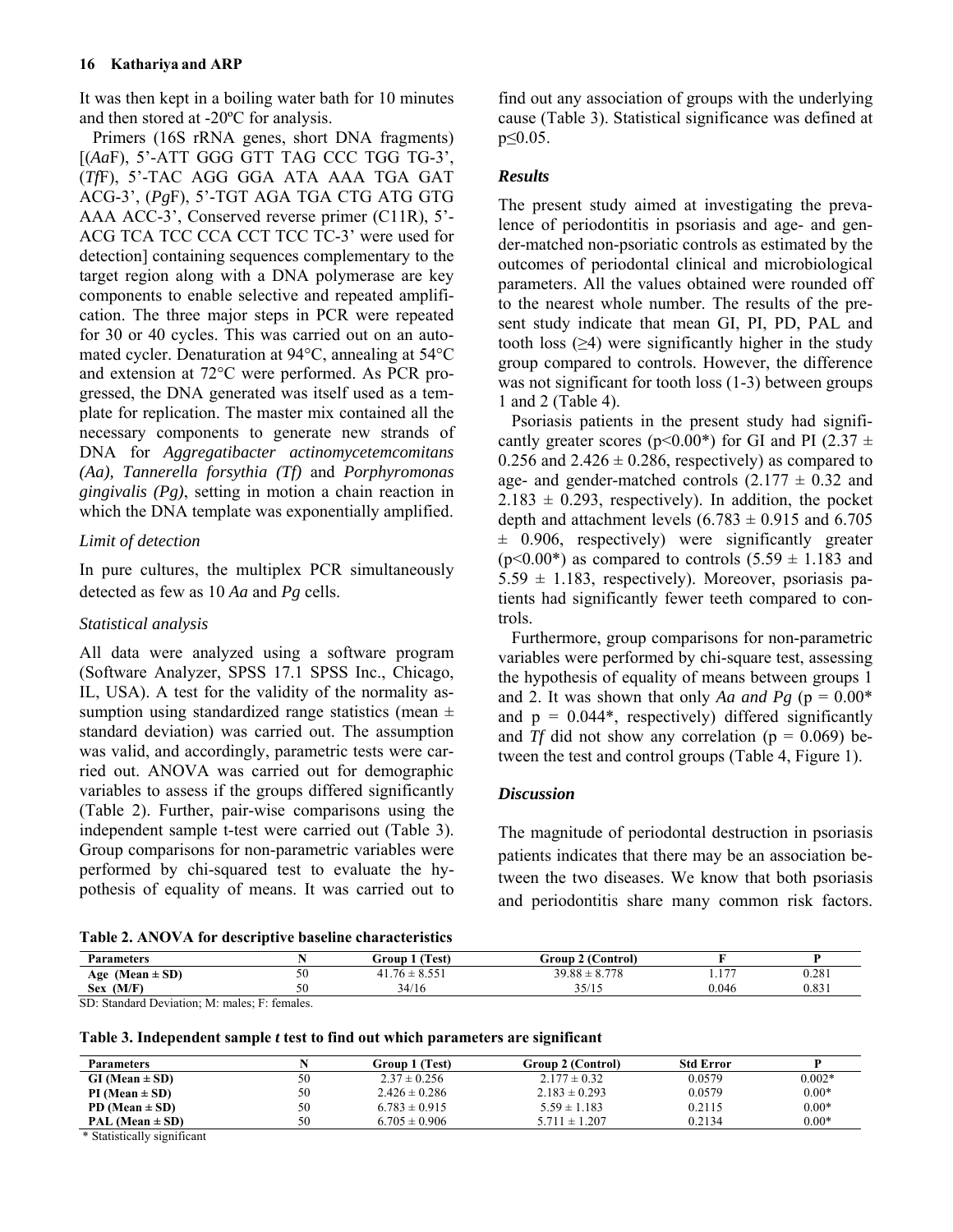**Table 4. Chi-squared and Fisher's exact tests for periodontopathic microorganism between groups 1 and 2** 

| <b>Parameters</b>  | Value  | Diff | Pearson's<br>chi-squared<br>P value | <b>Fisher</b><br>(Sig) |
|--------------------|--------|------|-------------------------------------|------------------------|
| Tooth loss $(1-3)$ | 0.679  |      | 0.410                               | 0.537                  |
| Tooth $loss > 4$   | 18.919 |      | $0.00*$                             | $0.00*$                |
| Aa                 | 19.385 |      | $0.00*$                             | $0.00*$                |
| Тf                 | 3.305  |      | 0.069                               | 0.106                  |
| Pg                 | 4.058  |      | $0.044*$                            | 0.069                  |

*Aa*: *Aggregatibacter actinomycetemcomitans*; *Tf*: *Tannerella forsythia*; *Pg*: *Porphyromonas gingivalis;* Diff: Difference.

Genetic and environmental factors are involved in the etiologies of these inflammatory diseases.<sup>1,25,26</sup> Alcohol and smoking are known to be associated with psoriasis $^{6,7}$  and CP.<sup>17</sup> A link between psoriasis and stress, $27$  and stress-induced periodontitis $28$  also exists. Chronic human immunodeficiency virus infection, associated with severe psoriasis $^{29}$  and periodontal exacerbations<sup>30</sup> are well known. Systemic infections (CVD, metabolic syndrome, rheumatoid arthritis, malignancies),  $9,16$  streptococcal infections, mmunosupperants, various medications and many more are common to both psoriasis and periodontitis.

Despite having so many risk factors in common, there are very few studies available in the literature relating psoriasis and periodontitis.<sup>31,32</sup> It has been reported that psoriasis patients have significantly fewer teeth than their age- and gender-matched controls, as well as a significantly larger distance from the cementoenamel junction to the alveolar crest in the lateral segments of the dentition.<sup>31</sup> In addition, it has been suggested that actual periodontal breakdown may be associated with exacerbation of psoriasis and that exacerbations and remissions of psoriasis may



**Figure 1. Specificity of multiplex PCR against American Type Culture Collection strains of oral species. Lane 1-12 16S (rDNAs) amplified from dental plaque, lane 13-15 negative controls (H2O, PBS and H2O, respectively), Lane 16 positive control size marker for** *A actinomycetemcomitans* **(amplicon observed at 360 bp),** *T forsythus* **(745 bp), and** *P gingivalis* **(197 bp).**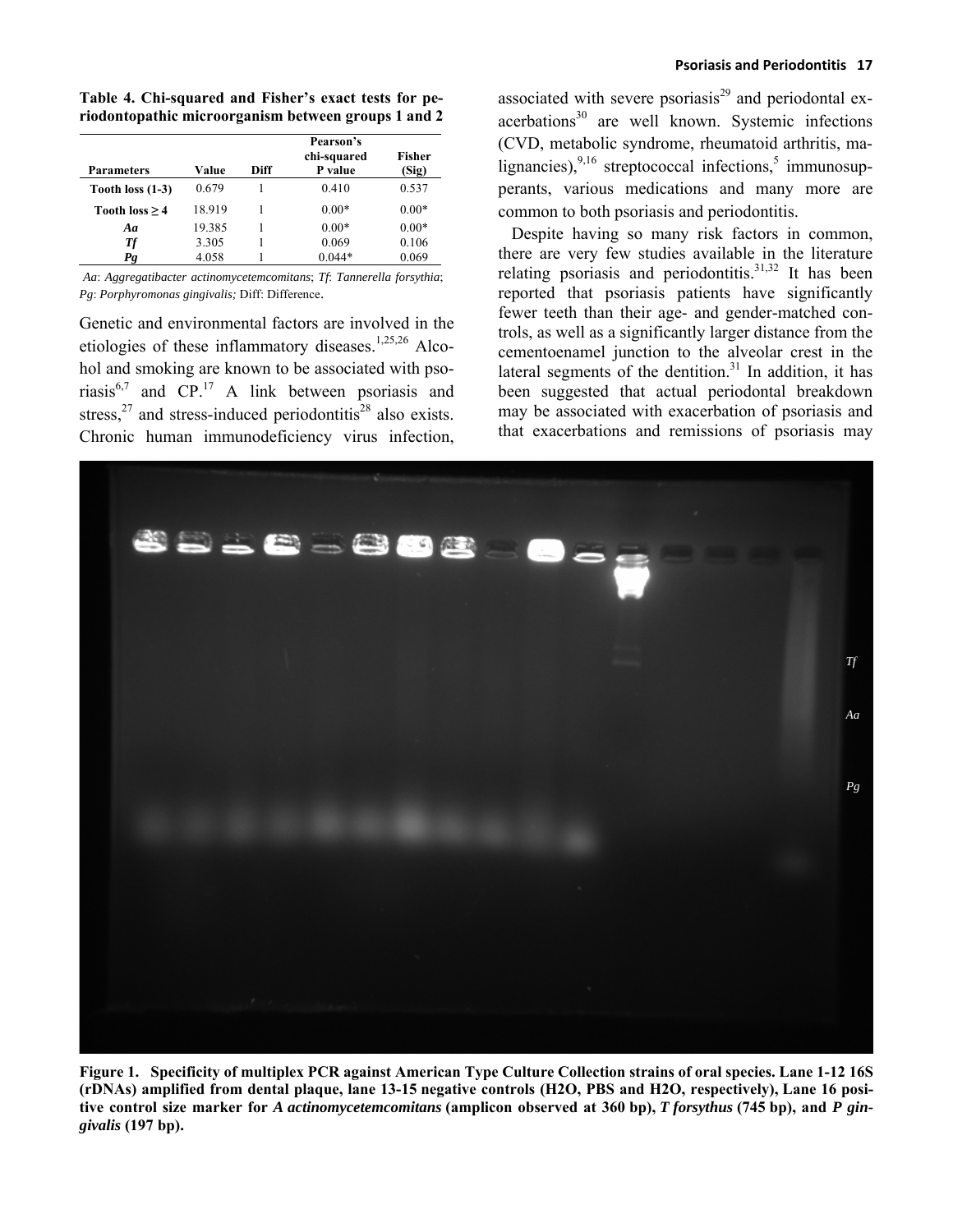correlate with bursts and remissions of periodontal breakdown.<sup>32</sup>

Ogorelkova et al<sup>33</sup> in their study stated that 'an interesting hypothesis put forward was the idea that several diseases that are classified as distinct entities, such as psoriasis, periodontitis, and others, could all be included in a general category of inflammatory barrier disorders'. One mechanism for such a claim might be that the innate immune system is directing the subsequent adaptive immune responses (T and B cell responses), important in the pathogenesis of both psoriasis and periodontitis.<sup>34,35</sup> Also, recent studies have demonstrated an up-regulation of Toll-like receptor (TLR)-2 in psoriatic skin, $36$  and in the periodontium of periodontitis patients.<sup>37</sup> High expression of TLR will amplify the inflammatory reaction and subsequent T cell activation. Studies in the Yaa mouse model have shown that a two-fold increase in TLR gene dosage can dramatically induce an autoimmune pathology.<sup>36</sup> Thus, this might be the etiopathological basis for these disease entities.

Moses and Longer<sup>38</sup> classified psoriasis and rapidly progressive adult and juvenile periodontitis, as angiogenic and vasoproliferative-dependent diseases. Furthermore, it is now known that persistent granulation tissue and aberrant angiogenesis contribute significantly to pathogenesis of chronic periodontitis. The activity of proteolytic enzymes (released from bacteria or bacterial products) leads to the release of proangiogenic cytokines from inflammatory cells. These cytokines in turn release angiogenic mediators that are sequestered in the extracellular matrix and endothelial cells lining venules. They systematically degrade their basement membrane and proximal extracellular matrix, migrate directionally, divide, and organize into new functioning capillaries. Hence angiogenesis seems to be central to the etiology and pathogenesis of psoriasis and periodontitis.<sup>39</sup>

Furthermore, Schamberg et  $al^{40}$  conducted a carefully controlled investigation of protein metabolism in a series of patients with psoriasis. These studies led to the conclusion that individuals with psoriasis exhibit retention of nitrogen. This retention seems to be proportional to the extent and severity of the disease process. The nitrogen or the reactive nitrogen species (RNS) produced, and the impact of neopterin (secreted by activation of monocyte/macrophages in the course of host defense reactions) might cause amplification of the cytotoxic forces of RNS, which are directed against the invading pathogens. This mechanism is known to cause periodontal destruction. $41$ Moreover, activation of monocytes/macrophages, which is a consequence of host defense, further initi-

ates the production of reactive oxygen species and RNS, which might further exacerbate the destruction of periodontal tissues.

Additionally, periodontitis shares several important common pathways with psoriasis, including arachidonic acid, prostaglandin  $E_2$  and leukotriene C4, in its pathogenesis.42 Also, vitamin D receptor (VDR) gene polymorphisms have been reported to be associated with psoriasis $43$  and periodontitis $44$  and it was concluded that polymorphisms of the VDR gene might be associated with periodontal disease progression and tooth loss.

Thus, one may speculate that common risk factors and genetic traits affecting DCs, immune complexes, TLR expressions or other components of the innate immune response, angiogenetic mediators, nitrogen and RNS, several cytokines, and inflammatory mediators could predispose psoriasis patients to periodontitis or aggravate periodontal status.

Several limitations should be addressed when evaluating the relevance of our findings. Our study indicates that psoriasis patients experience more periodontal destruction. This might be attributed to the fact that psoriasis patients have high morbidity and may not be able to maintain proper hygiene. Also, as the study was carried out in a governmental institute, the patients seeking treatment here (including the ones in our study) come from lower socio-economic strata of the society. Hence, there might be a proportional comorbidity, which could explain the higher prevalence of periodontitis. We tried to relate these diseases with various possible mechanisms but did not investigate them as they were out of the limits of this study. Any conclusions drawn at this point of time are hypothetical and should be dealt with caution.

# *Conclusion*

In conclusion, there is a higher prevalence of periodontitis in psoriasis subjects as compared to age- and gender-matched periodontitis controls, as estimated by clinical and microbiological outcomes. Since there have been very few previous reports on such possible co-morbidity, conclusions must be drawn with caution, and large experimental studies are warranted to test the hypothetic causality between periodontal disease and psoriasis and confirm these findings.

### *Acknowledgements*

The authors report no conflict of interests. It is a self funded research. We are thankful to Dr. Kishor Bhat, Department of Microbiology, Maratha Mandal Dental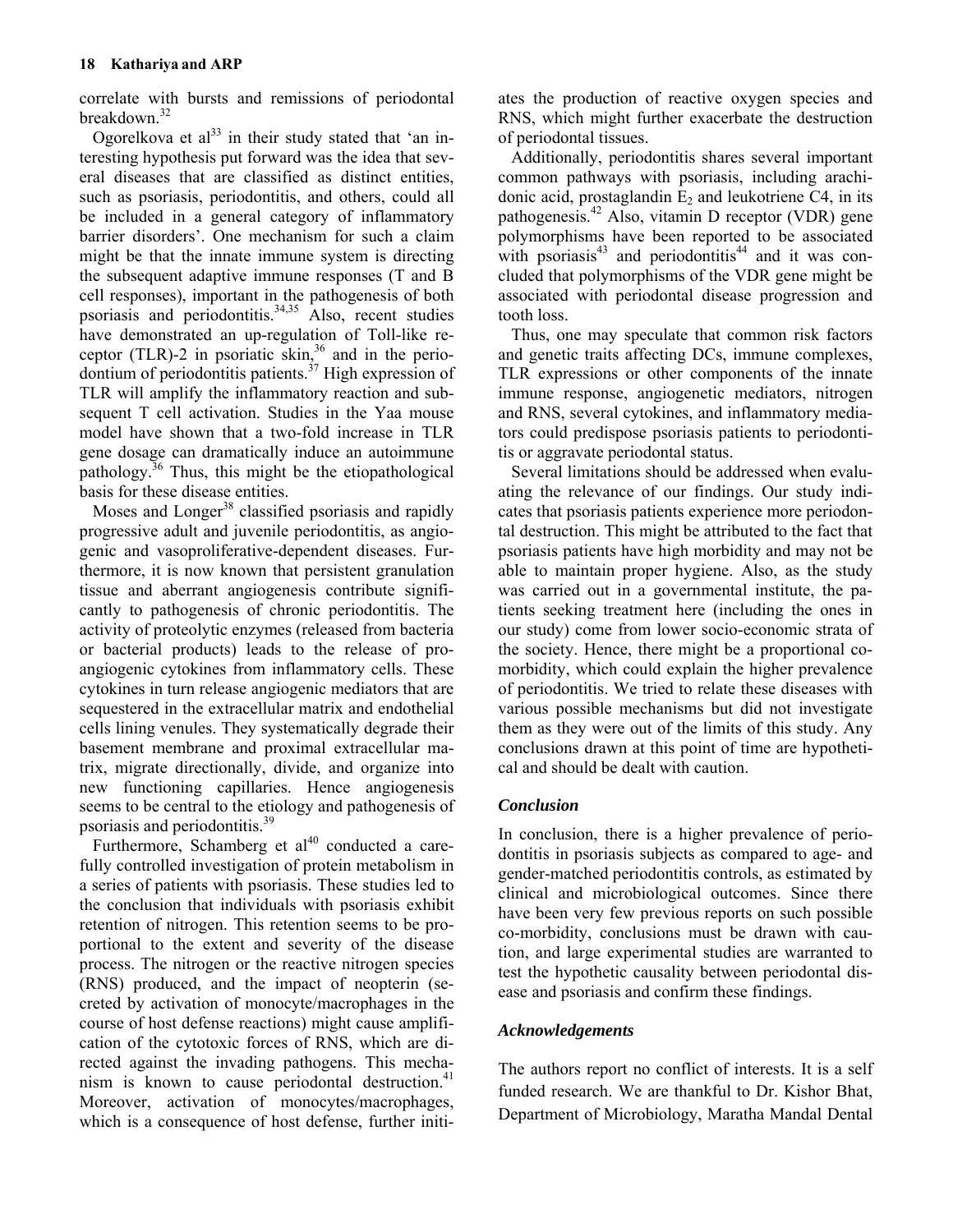College, Belgaum, Karnataka, India, for carrying out the required PCR for the study. We also thank, Mr. Jagannatha P. Suryanarayana for providing the necessary statistics for the study.

#### *References*

- 1. Gudjonsson JE, Elder JT. Psoriasis: epidemiology. *Clin Dermatol* 2007; 25:535–46.
- 2. Gelfand JM, Stern RS, Nijsten T, Feldman SR, Thomas J, Kist J, et al. The prevalence of psoriasis in African Americans: results from a population-based study. *J Am Acad Dermatol*  2005; 52:23–6.
- 3. Naldi L. Epidemiology of psoriasis. *Curr Drug Targets Inflamm Allergy* 2004; 3:121-8.
- 4. Henseler T, Christophers E. Psoriasis of early and late onset: characterization of two types of psoriasis vulgaris*. J Am Acad Dermatol* 1985; 13:450-6.
- 5. Telfer NR, Chalmers RJ, Whale K, Colman G. The role of streptococcal infection in the initiation of guttate psoriasis. *Arch Dermatol* 1992; 128:39–42.
- 6. Griffiths CEM, Camp RDR, Barker JNWN. Psoriasis: Burns T, Breathnach S, Cox N, Griffiths C, editors. *Rook's Textbook of Dermatology*, Vol. 2, 7th ed. Malden, UK: Blackwell; 1997: 1–69.
- 7. Poikolainen K, Reunala T, Karvonen J. Smoking, alcohol and life events related to psoriasis among women. *Br J Dermatol* 1994; 130:473–7.
- 8. Kimball AB, Robinson D Jr, Wu Y, Guzzo C, Yeilding N, Paramore C, et al. Cardiovascular disease and risk factors among psoriasis patients in two us healthcare databases, 2001- 2002. *Dermatology* 2008; 217:27–37.
- 9. Gottlieb AB, Shao C, Dann F. Psoriasis comorbidities. *J Dermatol Treat* 2008;19:5–21.
- 10. Giannobile WV. Host response therapeutics for periodontal diseases. *J Periodontol* 2008; 79:1592-600.
- 11. Albandar JM. Periodontal diseases in North America. *Periodontol 2000* 2002; 29:31–69.
- 12. Cripps. *Periodontal Disease: Recognition, Inception and Prevention*, 4th ed. St. Louis: Mosby, 1984: 36.
- 13. Socransky SS, Haffajee AD, Cugini MA, Smith C, Kent RL Jr. Microbial complexes in subgingival plaque. *J Clin Periodontol* 1998; 25:134–44.
- 14. Caffesse RG, Nasjlete CE. Enzymatic penetration through intact sulcular epithelium, *J Periodontol* 1976; 47:391-7.
- 15. Saglie R, Newmann MG, Carranza Jr FA, et al: Bacterial invasion of gingiva in advanced periodontitis in humans *J Periodontol* 1982;53:217-22.
- 16. Ebersole JL. Systemic humoral immune responses in periodontal disease. *Crit Rev Oral Biol Med* 1990;1:283-331.
- 17. Williams RC, Paquette DW. Periodontal disease as a risk factor for systemic diseases. In: Lang K, Lindhe J, Karring T, editors. *Clinical Periodontology and Implant Dentistry*, 5th ed. Oxford, UK: Blackwell Munksgaard; 2008:475–96.
- 18. Preus HR. Treatment of rapidly destructive periodontitis of Papillon-Lefèvre syndrome. Laboratory and clinical observa-

tions. *J Clin Periodontol* 1988; 15:639–43.

- 19. AR Pradeep, Kathariya R, Sushmarani R, Sharma A and NM Raghavendra. Risk factor for chronic kidney diseases include periodontal diseases as estimated by the outcomes of pentraxin-3 levels: a case control study. *Int Urol Nephrol*  (Unpublished data, potentially accepted)
- 20. Asadullah K, Volk HD, Sterry W. Novel immunotherapies for psoriasis. *Trends Immunol* 2002; 23:47-53.
- 21. Cutler CW, Jotwani R. Dendritic cells at the oral mucosal interface. *J Dent Res* 2006; 85:678–89.
- 22. Sabat R, Philipp S, Hoflich C, Kreutzer S, Wallace E, Asadullah K, et al. Immunopathogenesis of psoriasis. *Exp Dermatol* 2007; 16:779–98.
- 23. Dogra S, Yadav S. Psoriasis in India: prevalence and pattern. *Indian J Dermatol Venereol Leprol* 2010;76:595-601
- 24. [Löe H.](http://www.ncbi.nlm.nih.gov/pubmed?term=%22L%C3%B6e%20H%22%5BAuthor%5D) The gingival index, the plaque index and the retention index systems. *J Periodontol* 1967; 38 Suppl:610-6.
- 25. Giardina E, Sinibaldi C, Novelli G. The psoriasis genetics as a model of complex disease. *Curr Drug Targets Inflamm Allergy* 2004; 3:129-36.
- 26. Offenbacher S. Periodontal diseases: pathogenesis. *Ann Periodontol* 1996; 1:821-78.
- 27. Picardi A, Abeni D. Stressful life events and skin diseases: disentangling evidence from myth. *Psychother Psychosom* 2001; 70:118-36.
- 28. Breivik T, Gundersen Y, Myhrer T, Fonnum F, Osmundsen H, Murison R, et al. Enhanced susceptibility to periodontitis in an animal model of depression: reversed by chronic treatment with the anti-depressant tianeptine. *J Clin Periodontol* 2006; 33:469–77.
- 29. Namazi MR. Paradoxical exacerbation of psoriasis in AIDS: proposed explanations including the potential roles of substance P and gram-negative bacteria. *Autoimmunity* 2004; 37:67-71.
- 30. [Murray PA](http://www.ncbi.nlm.nih.gov/pubmed?term=%22Murray%20PA%22%5BAuthor%5D). HIV disease as a risk factor for periodontal disease. *[Compendium](javascript:AL_get(this,%20)* 1994;15:1052,1054-63.
- 31. Preus HR, Khanifam P, Kolltveit K, Mork C, Gjermo P. Periodontitis in psoriasis patients. A blinded, case-controlled study. *Acta Odontol Scand*, 2010; 68:165–170
- 32. Yamada J, Amar S, Petrungaro P. Psoriasis-Associated Periodontitis: A Case Report. *J Periodontol.* 1992; 63(10):854-857.
- 33. Ogorelkova M and Estivill X. Human genetics moves from clinic to bench - and back. *Genome Biology* 2005; 6:343
- 34. Candia L, Marquez J, Hernandez C, Zea AH, Espinoza LR. Toll-like receptor-2 expression is upregulated in antigenpresenting cells from patients with psoriatic arthritis: a pathogenic role for innate immunity? *J Rheumatol* 2007; 34:374–9.
- 35. Mahanonda R, Pichyangkul S. Toll-like receptors and their role in periodontal health and disease. *Periodontol 2000* 2007; 43:41–55.
- 36. Hurst J, von Landenberg P. Toll-like receptors and autoimmunity. *Autoimmune Rev* 2008; 7:204–8.
- 37. Burns E, Bachrach G, Shapira L, Nussbaum G. Cutting Edge: TLR2 is required for the innate response to Porphyromonas gingivalis: activation leads to bacterial persistence and TLR2 deficiency attenuates induced alveolar bone resorption. *J Immunol* 2006; 177:8296–300.